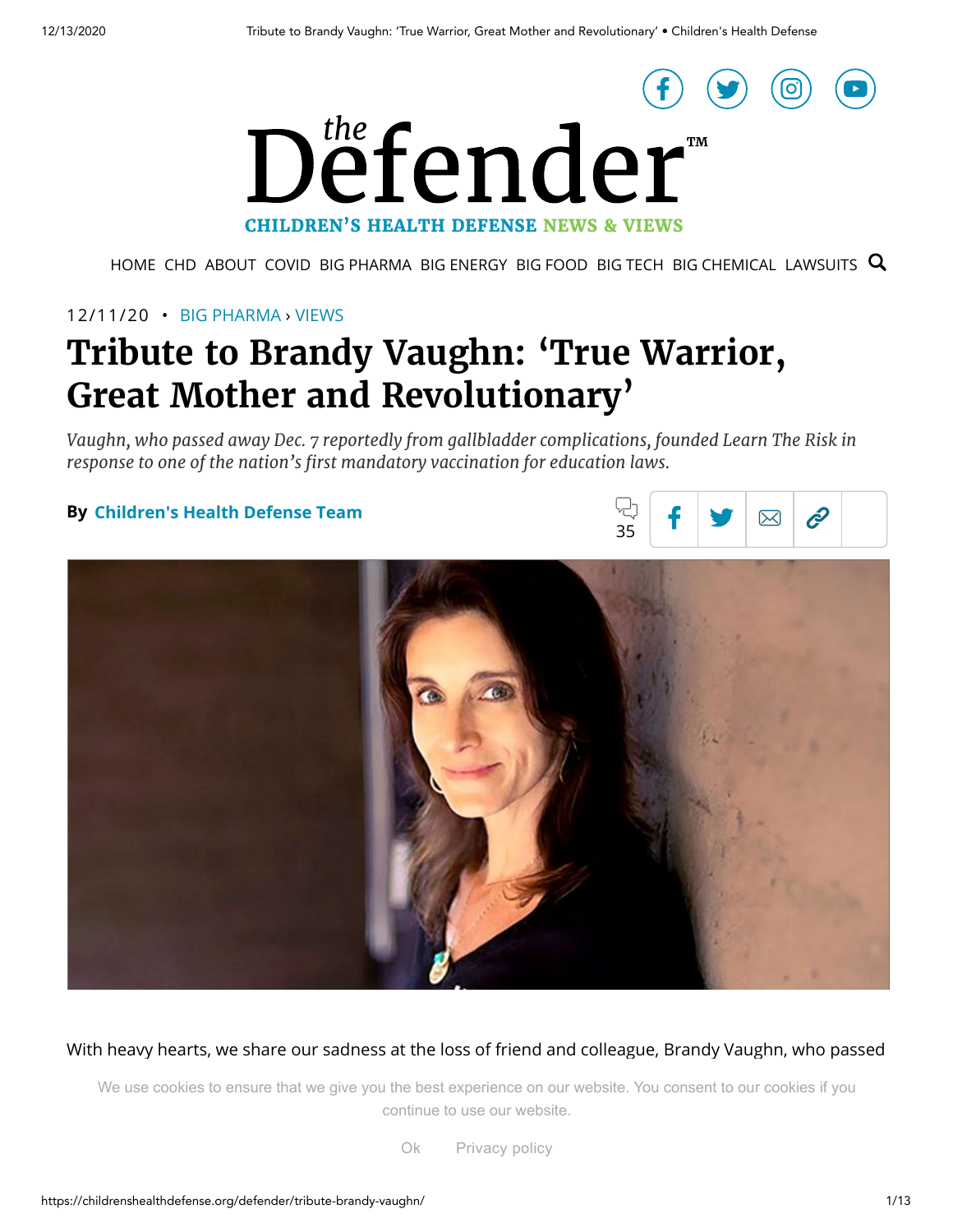After leaving the pharmaceutical industry, Brandy spent eight years living in Europe where she saw how healthcare is handled very differently from here in the U.S. She gave birth to her son Bastien while she was overseas.

Brandy then spent several years researching vaccine ingredients and the risks of vaccinating versus not vaccinating. Brandy chose to raise her son without chemical interference, as in her words, "You owe it to your child to do your own research and not just believe everything you're told, especially when it's only one side of the story  $-$  the one that prioritizes profit over your child's health."

Brandy travelled the world educating people at numerous events, rallies and symposiums. She truly was an inspirational shining light. We admired her passion, ferocity, fortitude, honesty and especially her amazing knowledge and fearlessness in debating anyone, anywhere, at any time.

Brandy is survived by her 9-year old son, Bastien, the love of her life. Bastien will join his grandparents and father in France shortly.

Brandy was a true warrior, a great mother and a revolutionary. The world lost a great angel and our movement will never be the same without her.

If you'd like to contribute to Bastien's care and education fund, details will be posted as they become available. Please do not give money to other GoFundMe accounts or unverified sources as friends have been unable to verify how those funds will be used.

# **SUGGEST A [CORRECTION](https://childrenshealthdefense.org/suggest-a-correction/)**



**Children's Health [Defense Team](https://childrenshealthdefense.org/author/childrens-health-defense-team)**

[Sign](https://childrenshealthdefense.org/about-us/sign-up/) up for free news and updates from Robert F. Kennedy, Jr. and the Children's Health Defense. CHD is implementing many strategies, including legal, in an effort to defend the health of our children and obtain justice for those already injured. Your [support](https://childrenshealthdefense.org/about-us/donate/) is essential to CHD's successful mission.

<span id="page-1-0"></span>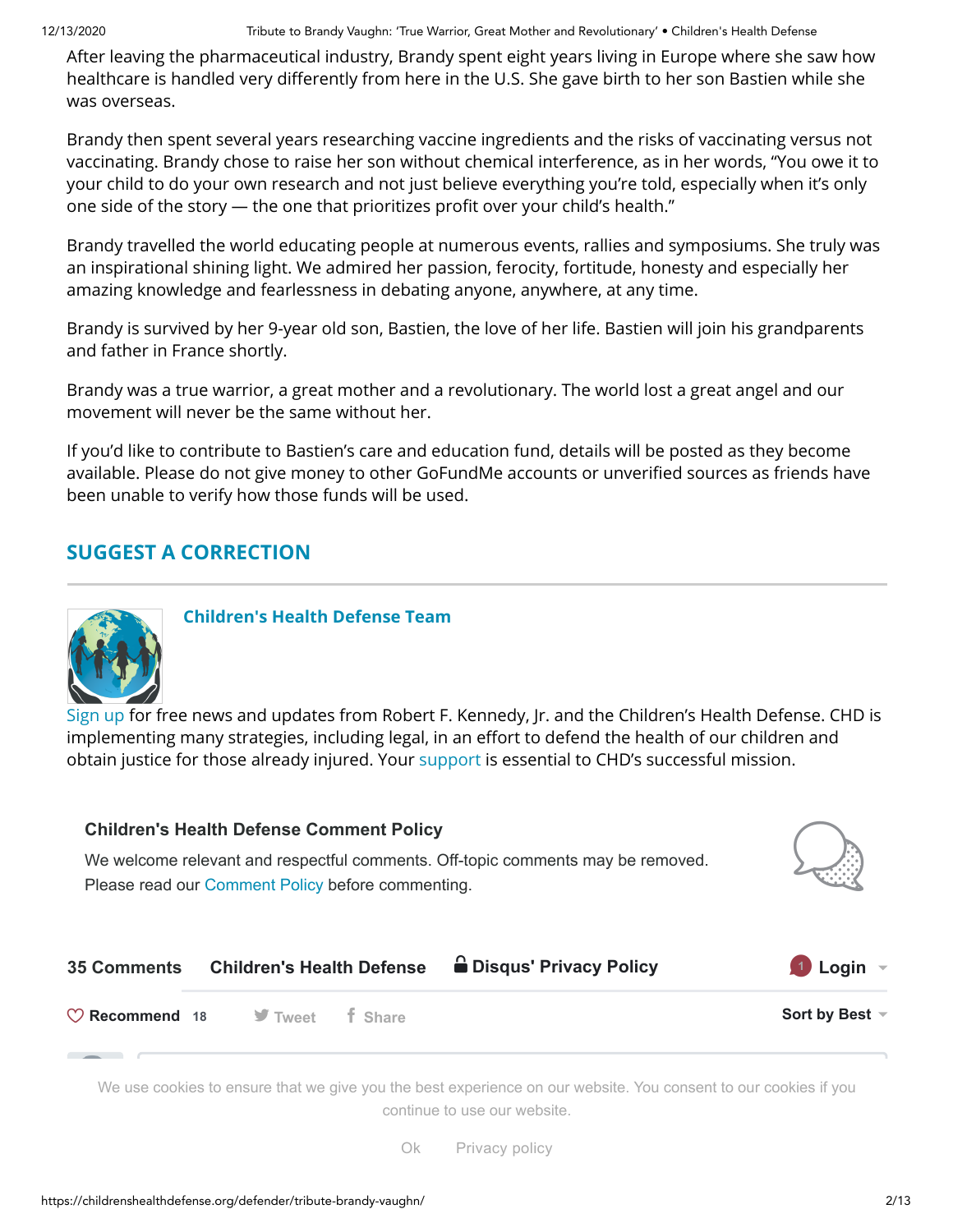

#### **[HealthNutNews.com](https://disqus.com/by/raw_foods_raven/)** • [2 days ago](https://childrenshealthdefense.org/defender/tribute-brandy-vaughn/#comment-5185935557)

Having written about over 200 holistic doctors and activists many of whom were friends of mine including Brandy Vaughan, Who interviewed me on numerous occasions and I interviewed her as well on video, we know that she stated that if she were found dead it was most likely foul play. She stated that there would be a small team put in place which includes our close mutual friend, to do an independent autopsy which was her request in writing and on her page and on video, that would be done along with an investigation with hired investigators. Obviously that hasn't been done and just days before she died she was at Thanksgiving traveling many miles and hours to our mutual friend Tina's house where she had a big Thanksgiving dinner with no problems along with her son and tina's kids and family.

Repeatedly, we see holistic doctors or activists found dead, and then an independent autopsy is done and the cause of death changes completely. I have several in my series who I can give as examples.

Even though go fund me shut down the fundraiser that Brandi had asked for specifically, because they are anti-health freedom which they have displayed in the past, we hope that there will be enough to do this independent autopsy and a higher investigators which were her wishes.

Today I miss a good friend, and colleague, and fellow journalist who was one of the best with a big heart and a hero to many.

I've written not only about her wishes for an independent autopsy and stating that she did feel as if her life had been threatened and she had had credible threats, but also, that she had written me specifically about the fear of being poisoned. If it were gallbladder problems in a healthy fit slim woman under 45 who just days before was feeling awesome, and suddenly died, then so be it, but we would be doing her a disservice if we did not listen to her wishes and it is sad some of the movement trying to squelch them. Thank you Bobby as always, we are grateful to know you and thanks for sharing this on your site, and I will send you an email Or text about her wishes which you may not be aware of. Sincerely Erin Elizabeth and Dr. Mercola

 $14 \wedge | \vee \cdot \text{Reply} \cdot \text{Share} \rangle$ 



#### **[Les Toolish](https://disqus.com/by/lestoolish/) → [HealthNutNews.com](https://childrenshealthdefense.org/defender/tribute-brandy-vaughn/#comment-5185935557) • [2 days ago](https://childrenshealthdefense.org/defender/tribute-brandy-vaughn/#comment-5186236183)**

The MMO are there for many, if not all of the people you and Dr. Mercola have been documenting over the years. It's not just that these people were threatening profits, but also that they represented threats to expose a vast program of class eugenics. As noted in the Dr. Richard Day tapes, the ruling plutocracy has sequestered cures for terminal disease for decades under the seemingly noble aegis of population control for the common good.

https://childrenshealthdefense.org/defender/tribute-brandy-vaughn/ 3/13 Unfortunately, it has nothing to do with the common good. if it were, the people responsible for these programs would not each leave ecological footprints perhaps a We use cookies illiom times the sizie of those they are poisoning rand sterilizing. As all of our resources fall into fewer and fewer handd[s](javascript:void(0);), the rest are left with the choice of going without families or rebelling. The ruling class wel[l-understands w](https://childrenshealthdefense.org/about-us/privacy-policy/)e have passed the rebellion threshold. Rather than disgorging largely purloined billions, they have decided to further neutralize their threat via aggressive "fertility management" where homicide is also a means of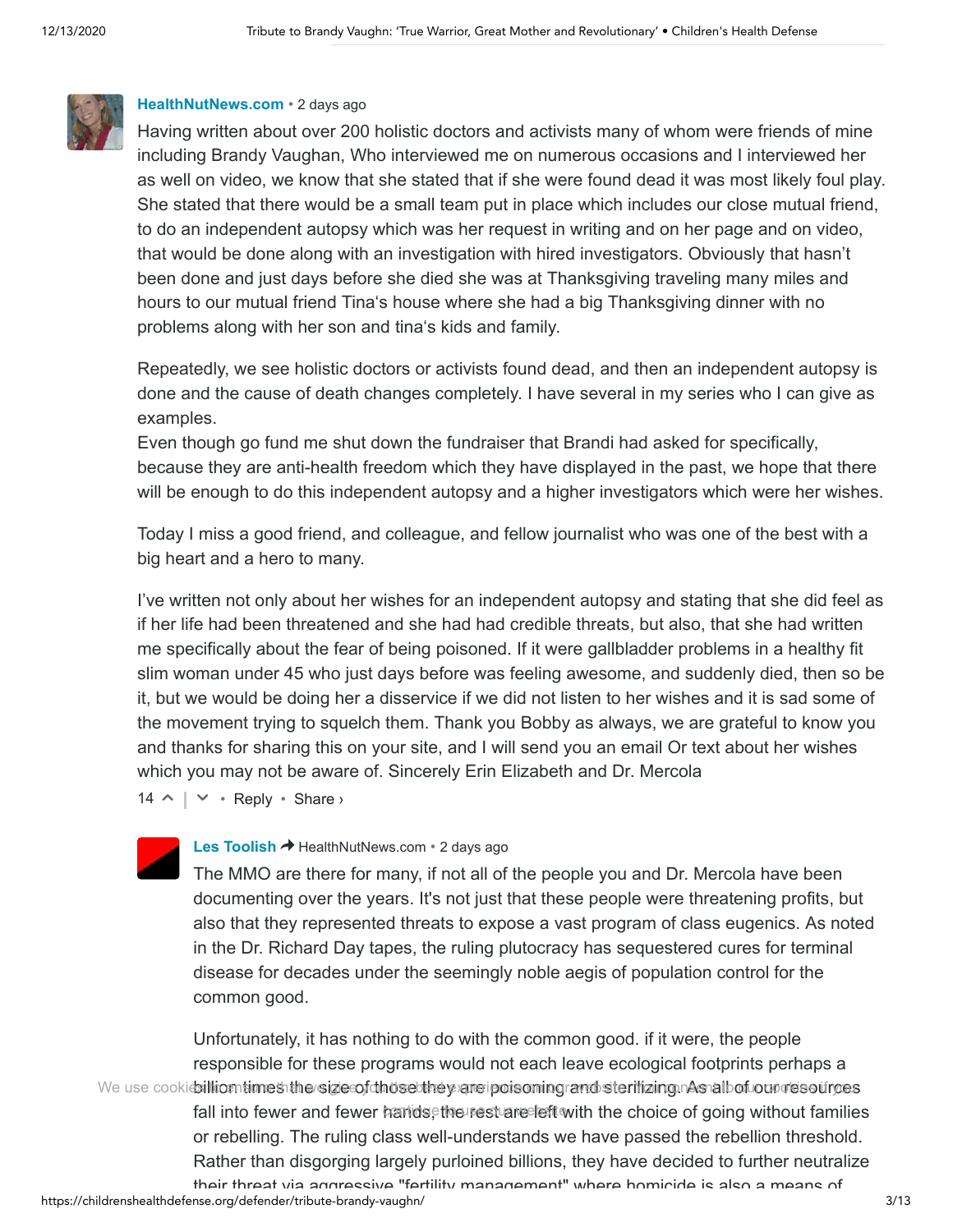Tribute to Brandy Vaughn: 'True Warrior, Great Mother and Revolutionary' • Children's Health Defense و Tribute<br>Their threat via aggressive fertility management where homicide is also a means of reproductive curtailment.

> "Rockefeller Medicine" is a eugenics program and many of the people on your list either blew the whistle or gave internal security teams reason to believe they planned to. Should the right person divulge critical information, it would be a threat to population management programs moving forward and a threat to the establishment that has likely sterilized and terminated millions of lives. In silencing Brandy and this growing list of scientists and alternative medicine researcher-practitioners , they send a chilling message to the thousands of employees who are entertaining similar thoughts. If we don't get to the bottom of what happened to Brandy Vaughn, we will be betraying her, rewarding her (suspected) killers, and telling future whistleblowers the oppressors will prevail.

> As you said, this is a most unusual way for a woman of her age, BMI, and apparent fitness level to die. It's not impossible, of course, but it's more than suspicious enough to investigate as thoroughly as possible. The mechanisms to impact someone's health via tainted air, food, water, and even COVID "test" certainly exist, and that is just if we are to believe PhD's who have given lectures published on YouTube. It's also reasonable to assume that a person in her situation would have divulged a life-threatening condition to you or to her other friends and would have had plans in place for her son. We owe it to her, to her son, to future whistleblowers, and to about 99% of the world's population to do what we can to determine the truth.

 $4 \wedge | \vee \cdot \text{Reply} \cdot \text{Share} \rangle$ 

#### **[Laughing Waters](https://disqus.com/by/laughing_waters/) → HealthNutNews.com • [2 days ago](https://childrenshealthdefense.org/defender/tribute-brandy-vaughn/#comment-5186188463)**

Thanks for speaking out, Erin. How many 44 yr. old women die of gallbladder "issues"? I'm sure some kind of cover story will be in place for a while, meantime, please investigate her home securiy company asap. Thanks.

 $4 \wedge | \vee \cdot \text{Reply} \cdot \text{Share} \rangle$ 



**[Summer Boger](https://disqus.com/by/summerboger/) → Laughing Waters • [14 hours ago](https://childrenshealthdefense.org/defender/tribute-brandy-vaughn/#comment-5187398779)**  $\wedge$  |  $\vee$  • Reply • Share › I'd like to know.



**[Les Toolish](https://disqus.com/by/lestoolish/) →** HealthNutNews.com • [2 days ago](https://childrenshealthdefense.org/defender/tribute-brandy-vaughn/#comment-5186222925)

 $2 \wedge \vert \vee \cdot$  Reply  $\cdot$  Share  $\vee$ Beautifully stated. I agree with every word. Your piece in HNN had me in tears.



**[rockie](https://disqus.com/by/rockiestone/)** > [HealthNutNews.com](https://childrenshealthdefense.org/defender/tribute-brandy-vaughn/#comment-5185935557) • [2 days ago](https://childrenshealthdefense.org/defender/tribute-brandy-vaughn/#comment-5186014012) • edited

I so want to be believe it was anything but murder but given how much big pharma wanted to silence her and given that she was a young, vibrant, healthy woman, this gallbladder narrative feels pretty thin.

in contact with a close friend ${}_\diamondsuit$ of Brand $y_\circ$ According to her, she was fine, ate a lot over Collective Evolution provided an update to RJK, Jr.'s information as follows: "I have be[en](javascript:void(0);) thanksgiving and seemed totally healthy. Apparently it was a sudden death that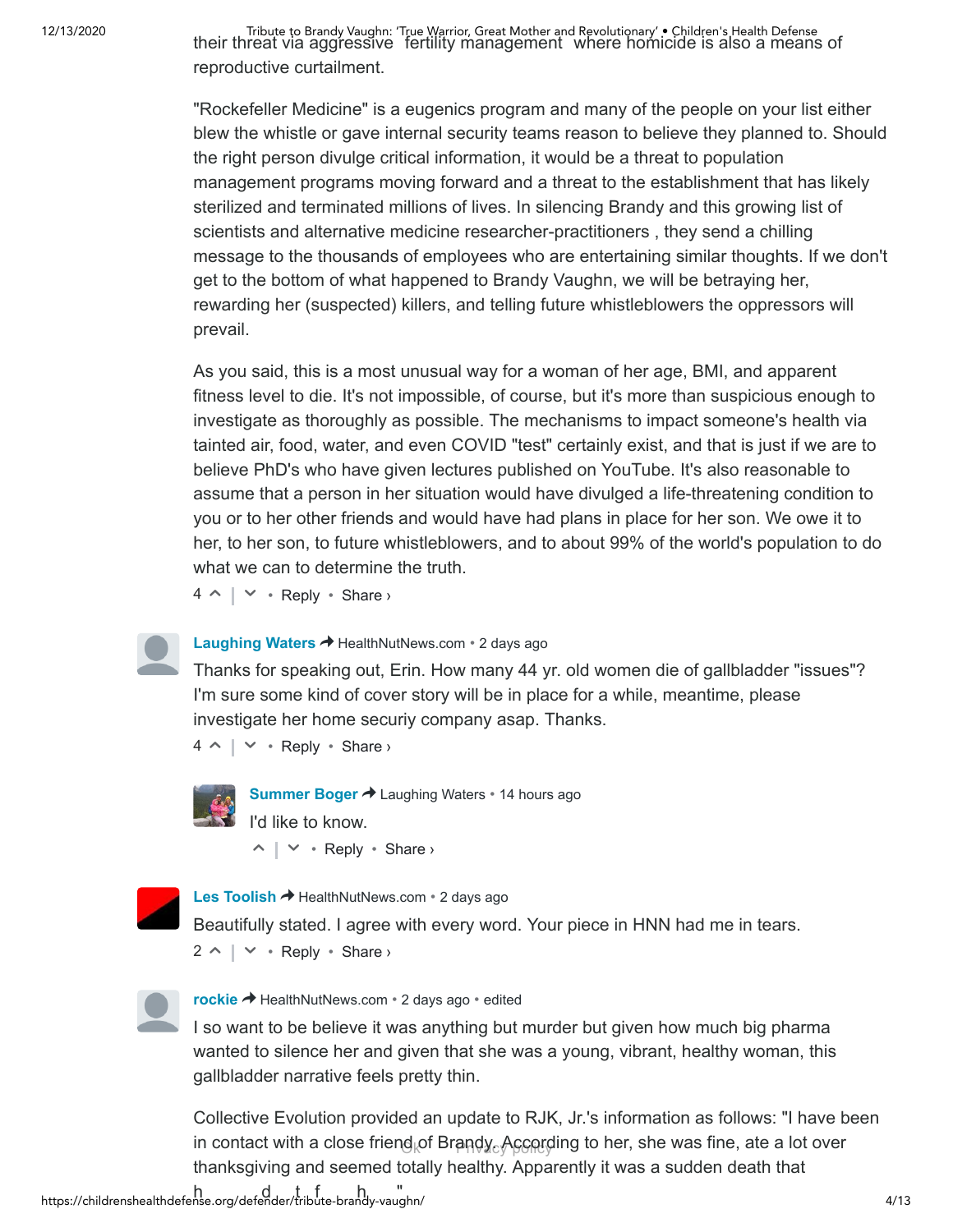12/13/2020 Tribute to Brandy Vaughn: 'True Warrior, Great Mother and Revolutionary' • Children's Health Defense happened out of nowhere."

> If she had a gallbladder issue for most of 2020, wouldn't her close friends have known about it? That said, "Serious complications of a rupture can be fatal." I would imagine that would be pretty evident if that happened. I also found this statistic: In 2017, 3,793 people died from gallstones or other gallbladder disorders.

A rupture can obviously be fatal.

 $1 \wedge \vert \vee \cdot$  Reply  $\cdot$  Share  $\vee$ 

This comment was deleted.



**[voiceofmillions](https://disqus.com/by/voiceofmillions/) →** Guest • [2 days ago](https://childrenshealthdefense.org/defender/tribute-brandy-vaughn/#comment-5185997908)

Do share your first-hand knowledge. Many of us are following this tragic story and are very concerned about Brandy's sudden death and all want to know more--do we have information from a coroner as to cause of death...? Thanks so much.

 $6 \wedge \vert \vee \cdot$  Reply  $\cdot$  Share  $\vee$ 



#### **[Les Toolish](https://disqus.com/by/lestoolish/) → Guest • [2 days ago](https://childrenshealthdefense.org/defender/tribute-brandy-vaughn/#comment-5186213558)**

Please share what you can. Even if she did, it's extremely unusual for a woman of her age and apparent level of fitness to DIE of gallbladder problems. It's certainly not impossible, but it's also POSSIBLE this problem was triggered intentionally.

 $2 \wedge \vert \vee \cdot$  Reply  $\cdot$  Share  $\vee$ 



#### **[username56](https://disqus.com/by/username56/) →** Les Toolish • [a day ago](https://childrenshealthdefense.org/defender/tribute-brandy-vaughn/#comment-5186701407)

It occurs more among women than men, and the age is trending younger. If she only saw a naturopath for treatment, then she was at increased risk of fatal complications. [https://www.bmhvt.org/gallb...](https://disq.us/url?url=https%3A%2F%2Fwww.bmhvt.org%2Fgallbladder-disease-increasing-and-trending-younger%2F%3AJEFlHENZFQ2nlk2Qxpu-3jU435A&cuid=6318977)

 $\wedge$  |  $\vee$  • Reply • Share ›



#### **[Ima Skeptic](https://disqus.com/by/ima_skeptic/) →** username56 • [5 hours ago](https://childrenshealthdefense.org/defender/tribute-brandy-vaughn/#comment-5187840697)

Keep in mind if you have gallbladder issues, or even sinus issues, it doesn't mean you can't be murdered prior to an infection resulting in your death. An independent autopsy from a non-biased source needs to confirm the exact cause of death. That's the only way to be sure.

 $\wedge$  |  $\vee$  • Reply • Share ›



[John Stone](https://disqus.com/by/disqus_CXx6k8m7ZX/) Mod **+** Guest • [2 days ago](https://childrenshealthdefense.org/defender/tribute-brandy-vaughn/#comment-5185832674)

I am sure this is reported in good faith in consultation with her family but controversy is not likely to die down.

 $2 \wedge \vert \vee 2 \cdot \text{Reply} \cdot \text{Share} \rangle$ 



**[Life1saDream](https://disqus.com/by/Life1saDream/) → John Stone • [a day ago](https://childrenshealthdefense.org/defender/tribute-brandy-vaughn/#comment-5186972051)** 

You are the ones  $\frac{1}{k}$  ok Privacy policy article! So you need to back it up with

proof!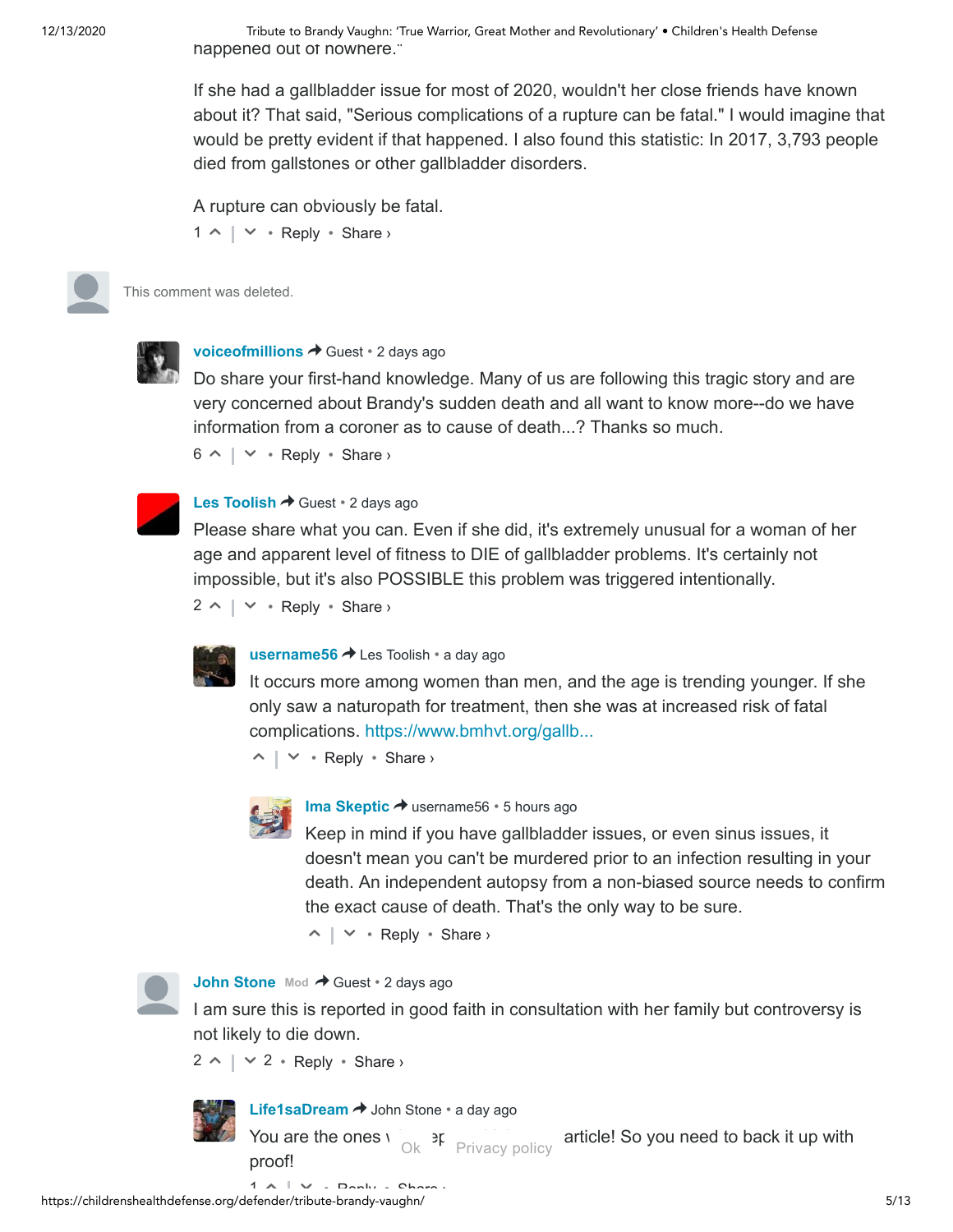12/13/2020 Tribute to Brandy Vaughn: 'True Warrior, Great Mother and Revolutionary' • Children's Health Defense  $1 \leq |X| \leq 1$   $\leq$   $\mathbb{R}$   $\mathbb{R}$   $\mathbb{R}$   $\mathbb{R}$   $\mathbb{R}$   $\mathbb{R}$   $\mathbb{R}$   $\mathbb{R}$   $\mathbb{R}$   $\mathbb{R}$   $\mathbb{R}$   $\mathbb{R}$   $\mathbb{R}$   $\mathbb{R}$   $\mathbb{R}$   $\mathbb{R}$   $\mathbb{R}$   $\mathbb{R}$   $\mathbb{R}$   $\mathbb{R}$   $\mathbb{R}$   $\mathbb{R}$   $\$ 



#### **[Les Toolish](https://disqus.com/by/lestoolish/) →** John Stone • [2 days ago](https://childrenshealthdefense.org/defender/tribute-brandy-vaughn/#comment-5186216571) • edited

I too trust the people of CHD. However, it should not be ignored that the timing is extremely peculiar. Brandy seems likely to have shared a potentially fatal disease with someone who would have divulged that this was not a suspicious death. I hasten to add that gallbladder disease, though not unheard of, is extremely unusual in a woman her age and BMI. Assassination science is known to be quite advanced, using various types of radiation, insertional mutagenesis, and smart nano-materials, this according to publicly-available videos by experts in modern bioweapons.

We have little idea of how advanced our DNA-weapons are presently. However, Vladimir Putin seems to believe the possession of genotype permits the targeting of that genotype for "controlled demolition". He and others expressed this concern when it was revealed that the US was collecting Russian DNA, presumably for use in projects with their bioweapons lab in Georgia.

 $1 \wedge \vert \vee \cdot$  Reply  $\cdot$  Share  $\vee$ 



#### **[katou](https://disqus.com/by/disqus_nliGONqv5v/)** • [2 days ago](https://childrenshealthdefense.org/defender/tribute-brandy-vaughn/#comment-5185698226)

Please don't send her son to France. I live there and their dictator is hell bent on vaxxing the crap outta these mildly vaxxed kids. And we all know that the part about gallbladder problems is bull!

RIP Brandy Vaughan

 $17 \wedge | \vee 1 \cdot \text{Reply} \cdot \text{Share} \rangle$ 



**[Surya](https://disqus.com/by/disqus_ITsc7xEwAw/) →** katou • [a day ago](https://childrenshealthdefense.org/defender/tribute-brandy-vaughn/#comment-5186559298)

I'm not sure he would face any issue, vaccines are mandatory for neonates only and healthcare students.

 $\wedge$  |  $\vee$  • Reply • Share ›



**[Hendricks Jones](https://disqus.com/by/hendricksjones/)** • [2 days ago](https://childrenshealthdefense.org/defender/tribute-brandy-vaughn/#comment-5185795972)

#### FTA:

"As a former executive of Merck who spoke out against vaccines, she was harassed and threatened. She knew she was at risk. A year ago, she made a video recording of how her home had been repeatedly broken into, items moved, and she suspected that her home had been bugged. Incidents occurred to demonstrate that someone had been listening to her conversations or watching her by camera…."

#### [http://thoughtcrimeradio.ne...](http://disq.us/url?url=http%3A%2F%2Fthoughtcrimeradio.net%2F2020%2F12%2Fbrandy-vaughn-vaccine-activist-found-dead%2F%3AvPY6Tqv6qErrt-fuUehwXH5du7E&cuid=6318977)

 $14 \wedge | \vee 1 \cdot \text{Reply} \cdot \text{Share} \rangle$ 

we u[se cook](https://disqus.com/by/Stevalia/)ies to ensure that we give you the best experience on our website. You consent to our cookies if you<br>. continue to use our website.

> doctor who did the automatic who did the automatic system is finded by the automatic over the system over the s Ok Privacy policy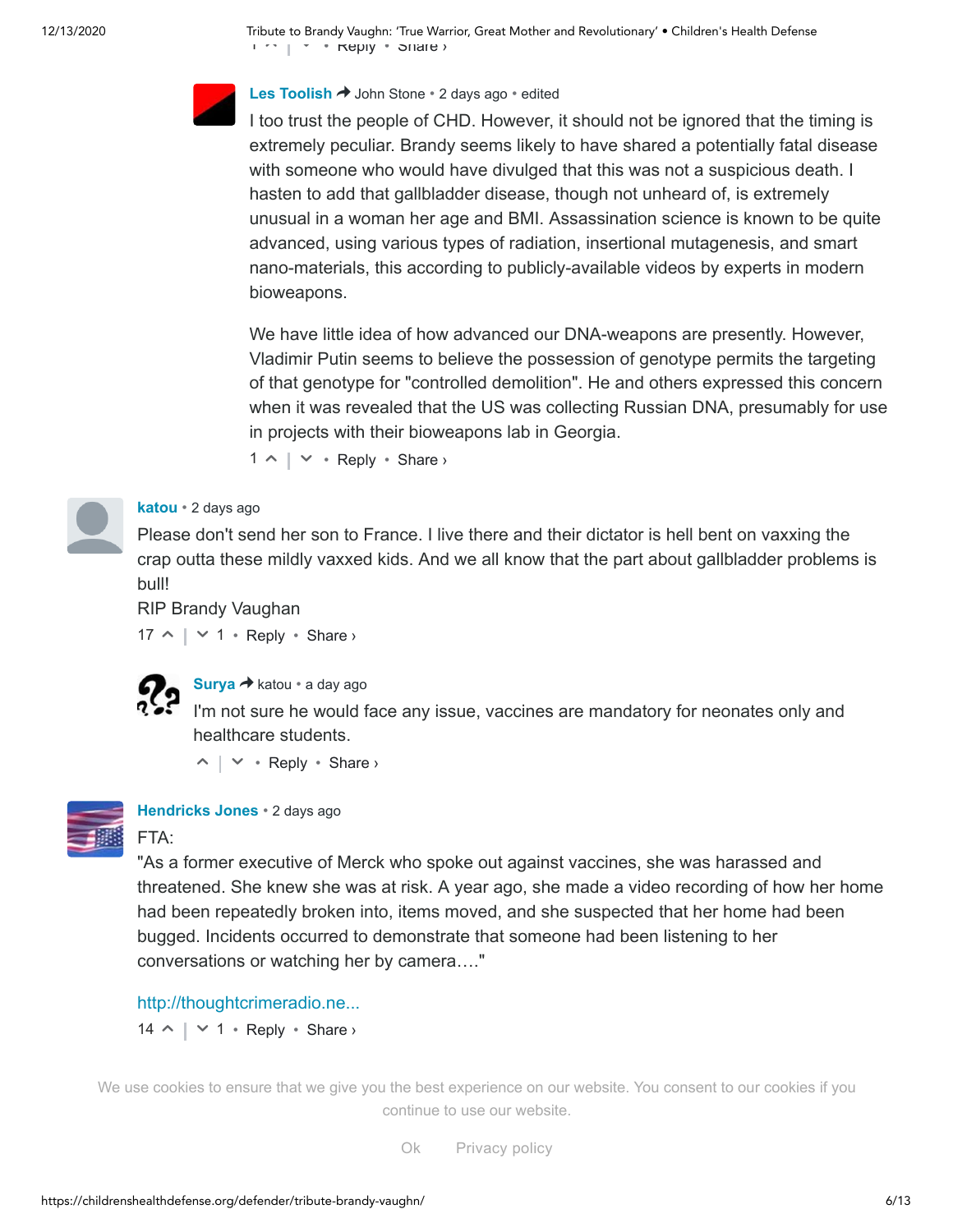$5 \wedge \vert \vee \cdot$  Reply  $\cdot$  Share  $\vee$ 



#### **[Les Toolish](https://disqus.com/by/lestoolish/) →** Steve Phillips • [2 days ago](https://childrenshealthdefense.org/defender/tribute-brandy-vaughn/#comment-5186221669)

A very rational concern. Radiation weapons, nanotech weapons, aerosols, are known to be advanced enough to deploy against "enemies" according to experts in these fields. I hasten to add that there are doctors stationed at many hospitals who are tasked with responding to "national security issues". These doctors "manage" all sorts of situations (e.g., Seth Rich, victims from public aerosol experiments, etc.). The extent to which American medicine is infiltrated is verboten information, but but is at least partially visible when observing these teams of sold out physicians who are pushing easily debunked narratives about both vakseens and COVID-19.

 $\wedge$  |  $\vee$  • Reply • Share ›



#### [Segue](https://disqus.com/by/seguefisch/) → Les Toolish • [16 hours ago](https://childrenshealthdefense.org/defender/tribute-brandy-vaughn/#comment-5187349747)

 $\wedge$  |  $\vee$  • Reply • Share › Steve Jobs died of cancer at a convenient time. One year after he died, the last major holdout, Apple, signed on with the Surveillance State (see documentary Shadowgate). I think that when people die of health problems at convenient times, that it's healthy to be asking these questions in regards to foul play. The Russians are pros at killing people in such ways. I even have a yoga instructor who a frightened student (who owed her money) tried to kill by poisoning her pool with arsenic. She didn't catch it until she got her next regular hair analysis and suddenly arsenic was through the roof, got the water tested and...whoa! So yeah, what toxin causes gallbladder dysfunction? That would be the question to ask



#### **[Robert D Shaffer](https://disqus.com/by/robertdshaffer/)** • [2 days ago](https://childrenshealthdefense.org/defender/tribute-brandy-vaughn/#comment-5185967980)

Children's Defense fund now has an obligation to clarify the facts in this story of "gallbladder complications, a medical issue that she privately struggled with throughout 2020," or investigate the claims of her associates on this comment thread.

 $8 \wedge \vert \vee \cdot$  Reply  $\cdot$  Share  $\vee$ 

#### **[amac4](https://disqus.com/by/amac4/) →** Robert D Shaffer • [a day ago](https://childrenshealthdefense.org/defender/tribute-brandy-vaughn/#comment-5186675763)

Gallbladder complications can certainly be triggered with high tech weaponry, as can heart attacks, strokes, tumors and cancer. I don't think Brandy would mind us sharing ideas and trying to get at the truth, out of respect for her warnings and for the risks she took for our children. The technology is covert military and beyond our imagination in most cases, and always could appear to be natural causes, accidental or coincidental.

 $2 \wedge \vert \vee \cdot$  Reply  $\cdot$  Share  $\vee$ 

We u[se cook](https://disqus.com/by/christophercallen/)ies to ensure that we [give you the best e](https://childrenshealthdefense.org/defender/tribute-brandy-vaughn/#comment-5185967980)xperience on our website. You consent to our cookies if you continue to use our website.

> $\Omega$ k -  $\Gamma$  with c[onversations be](https://childrenshealthdefense.org/about-us/privacy-policy/)ing said that the made she made she made she made she made she made she made she made she made she made she made she made she made she made she made she made she made she made she made sh saying that if she was ever founded  $\mathcal{L}$  is she speaks strongly. In it she speaks strongly strongly strongly. Ok Privacy policy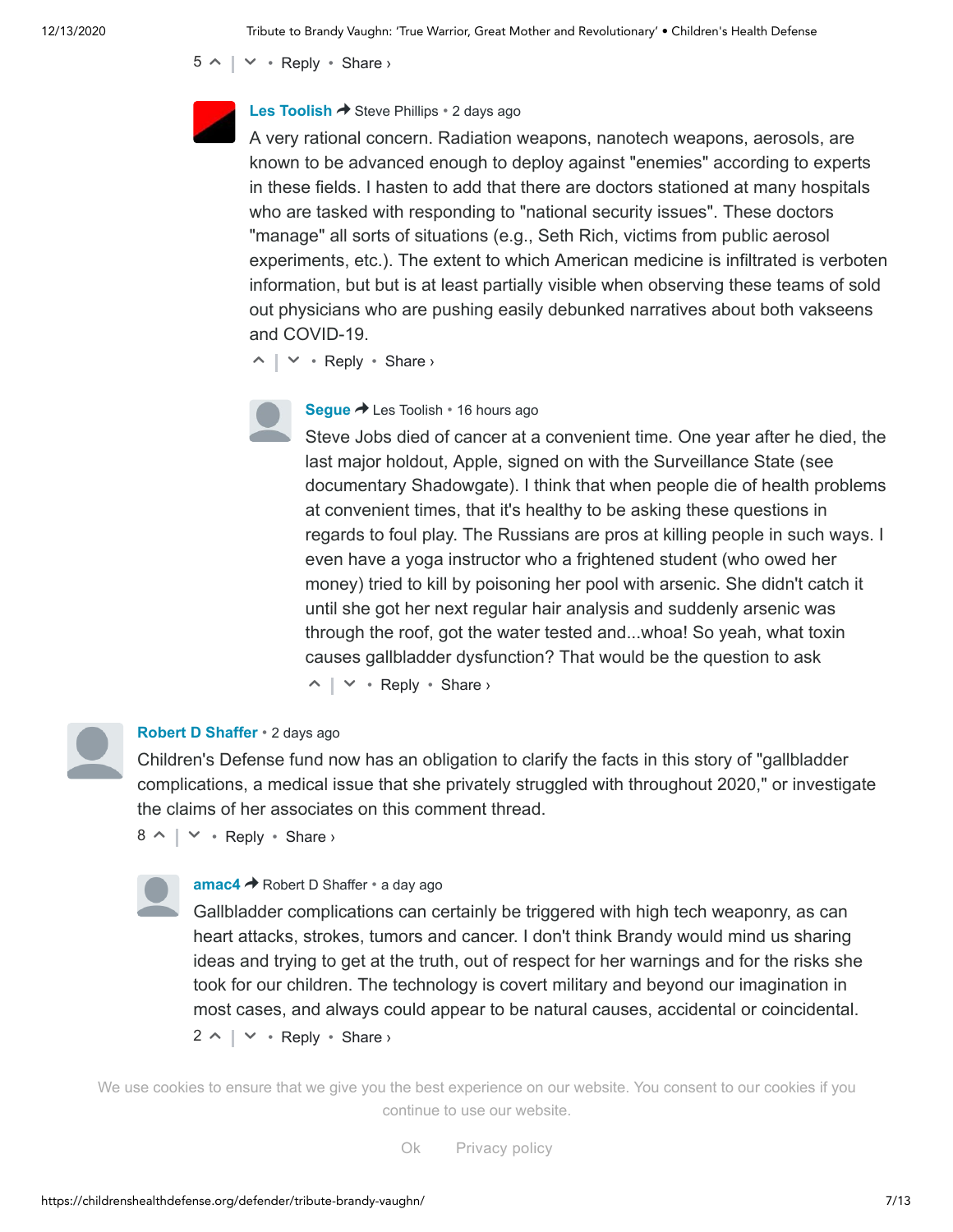12/13/2020 Tribute to Brandy Vaughn: 'True Warrior, Great Mother and Revolutionary' • Children's Health Defense

against taking that action and gave her reasons ( I have never seen that video so I cannot report it as fact only hearsay ) but I would request that you investigate this for us so that the truth may be exposed ---whatever that might be.

It does seem awfully suspicious . Many who knew her and her work here in CA seem to be convinced there was foul play--with a memorial rally being held tomorrow in Santa Monica.

 $1 \wedge \vert \vee \cdot$  Reply  $\cdot$  Share  $\vee$ 



#### **[Darla Hancock-Asbury Dressler](https://disqus.com/by/darlahancockasburydressler/)** • [a day ago](https://childrenshealthdefense.org/defender/tribute-brandy-vaughn/#comment-5186743266)

She did not have any gallbladder problems and if she had it would have easily been fixed quickly. She was completely healthy and had a Thanksgiving with her son and all was well. She had alerted numerous people that she was very concerned and possibly scared that something was going to happen to her and IF it did, to immediately do an independent autopsy and go after whomever robber her son of his mother. Fake news once again as nothing was wrong with her health at all

 $5 \wedge \vert \vee \cdot$  Reply  $\cdot$  Share  $\vee$ 



#### **[Judy Dahlgren](https://disqus.com/by/judydahlgren/)** • [a day ago](https://childrenshealthdefense.org/defender/tribute-brandy-vaughn/#comment-5186482609)

I cannot believe such a definitive statement was put out so fast by CHD. I urge everyone to watch Brandi's video and do a thorough investigation before writing such a final article. I am so sad that this has happened.

 $5 \wedge \vert \vee \cdot$  Reply  $\cdot$  Share  $\vee$ 



#### **[Mary S.](https://disqus.com/by/Nunya1963/)** • [2 days ago](https://childrenshealthdefense.org/defender/tribute-brandy-vaughn/#comment-5185942535) • edited

RIP Brandy. Isn't it ironic that the day Brandy died was the same day of Pearl Harbor? What a wicked world we live in.

 $4 \wedge | \vee \cdot \text{Reply} \cdot \text{Share} \rangle$ 



#### **[dmprisk](https://disqus.com/by/dmprisk/)** • [2 days ago](https://childrenshealthdefense.org/defender/tribute-brandy-vaughn/#comment-5185779546)

I pray she RIP and helps Toni fight with the Angels to save our Children from the evil Big Pharma.

 $4 \wedge | \vee \cdot \text{Reply} \cdot \text{Share} \rangle$ 



**[Marv Sannes](https://disqus.com/by/marvsannes/)** • [a day ago](https://childrenshealthdefense.org/defender/tribute-brandy-vaughn/#comment-5186810855)  $3 \wedge \vert \vee \cdot$  Reply  $\cdot$  Share  $\vee$ Autopsy



#### **[Alexandra Freeman](https://disqus.com/by/disqus_HMywqB2AEW/)** • [2 days ago](https://childrenshealthdefense.org/defender/tribute-brandy-vaughn/#comment-5186050075) • edited

Brandy will be forever remembered for her courage to take on one of the most powerful industries in the world. How convenient was the timing of her death... right before a massive rollout of the Covid 19 vaccine. I hope someone will be brave enough to continue her legacy and

foundation. Rest In Peace with the Angels Brandy. We use cookies to ensure that we give you the best experience on our website. You consent to our cookies if you<br>Continue to use our website. Share › continue to use our website.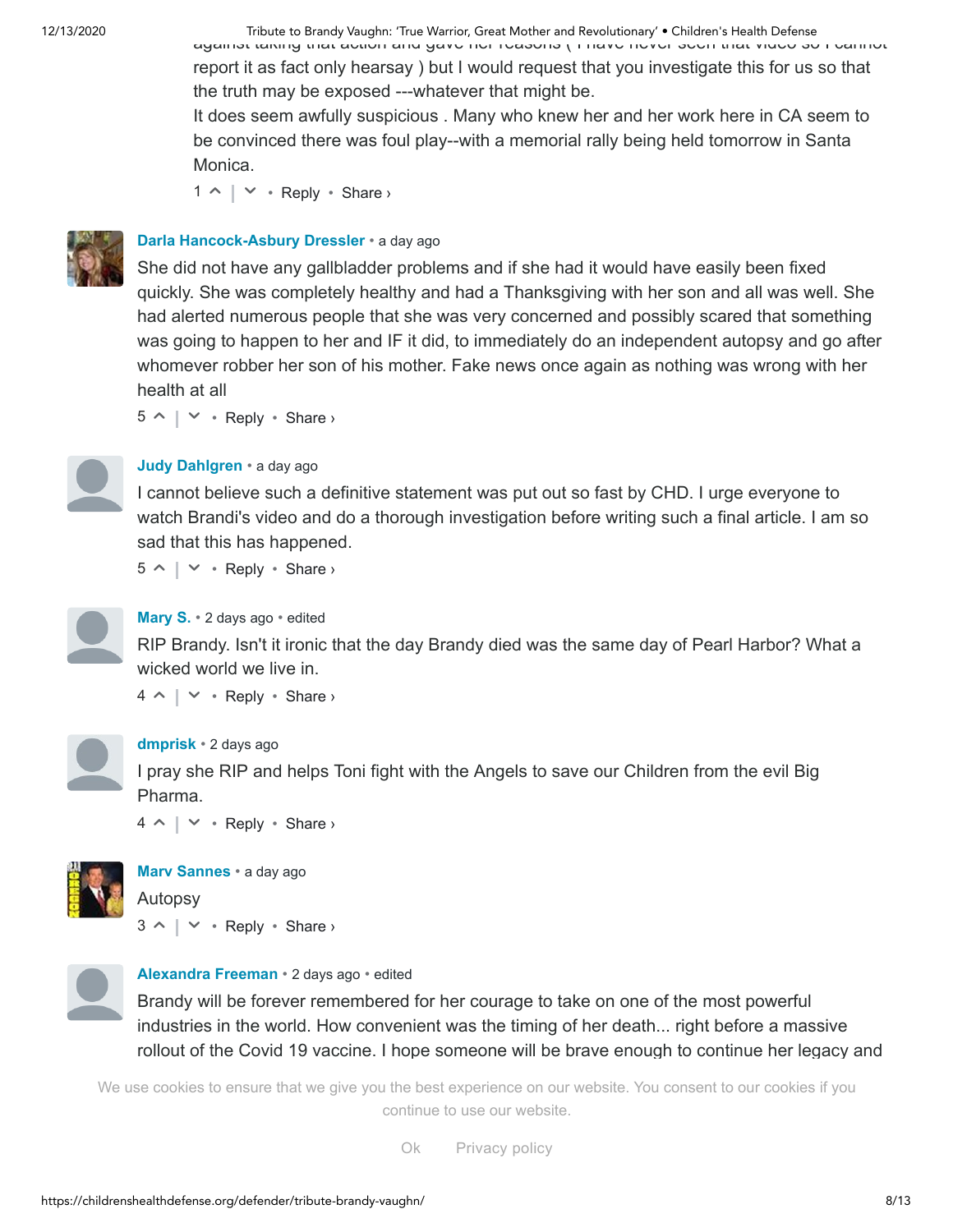12/13/2020 Tribute to Brandy Vaughn: 'True Warrior, Great Mother and Revolutionary' • Children's Health Defense

 $1 \wedge \vert \vee \cdot$  Reply  $\cdot$  Share  $\vee$ economic liability to those who will profit...God bless Brandy for putting herself in the danger zone, and prayers for her son and family...She will be missed and not forgotten!



#### **[Miss Stone](https://disqus.com/by/missstone/)** • [a day ago](https://childrenshealthdefense.org/defender/tribute-brandy-vaughn/#comment-5186945105)

I'm deeply sad by this news. I have followed Brandy's work and supported her "Learn the Risks" organization for a few years now. SHE WAS A FORCE FOR GOODNESS

 $1 \wedge \vert \vee \cdot$  Reply  $\cdot$  Share  $\vee$ 



**[Brad Puddephatt](https://disqus.com/by/bradpuddephatt/)** • [a day ago](https://childrenshealthdefense.org/defender/tribute-brandy-vaughn/#comment-5186701933)  $1 \wedge \vert \vee \cdot$  Reply  $\cdot$  Share  $\vee$ So tragic, She is missed.



**[Mary S.](https://disqus.com/by/Nunya1963/)** • [2 days ago](https://childrenshealthdefense.org/defender/tribute-brandy-vaughn/#comment-5186129369)

# Bob Dylan - Murder Most Foul (Official Audio)



 $1 \wedge \vert \vee \cdot$  Reply  $\cdot$  Share >



**[Maurinemeleck](https://disqus.com/by/Maurinemeleck/) →** Mary S. • [a day ago](https://childrenshealthdefense.org/defender/tribute-brandy-vaughn/#comment-5186829367) this is a terrific album. All of it.

 $1 \wedge \vert \vee \cdot$  Reply  $\cdot$  Share >



#### **[earthspirit](https://disqus.com/by/disqus_Ecsvri4zQe/)** • [2 days ago](https://childrenshealthdefense.org/defender/tribute-brandy-vaughn/#comment-5185798931)

Who is responsible for taking her life? Or was she so against Pharma that she refused proper treatment?

 $3 \wedge \cdots \vee 5 *$  Reply  $*$  Share  $\vee$ 

continue to use our website. We u[se cook](https://disqus.com/by/disqus_swRQpKnQ0n/)ies to ensure that we give you the best experience on our website. You consent to our cookies if you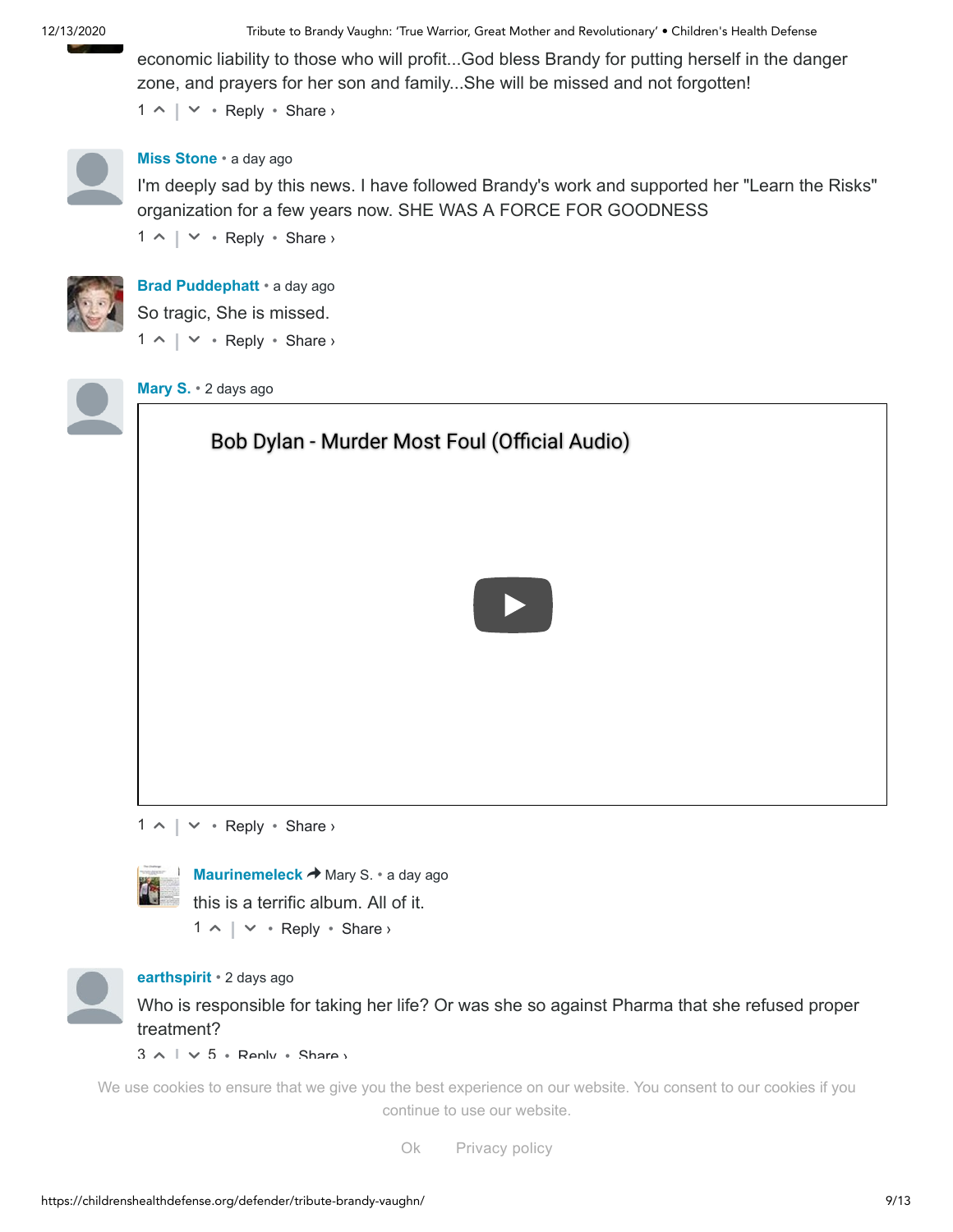✉ **Subscribe** ⚠**[Do Not Sell My Data](https://disqus.com/data-sharing-settings/)**

You make the difference. **[Donate](https://childrenshealthdefense.org/about-us/donate) Now**



#### **[Latest](https://childrenshealthdefense.org/defender-news) News**



**Cautionary Tale: [This COVID](https://childrenshealthdefense.org/defender/covid-vaccine-could-heighten-hiv-risk-scientists-warn/) Vaccine Could Heighten HIV Risk for Some, Scientists Warn**



**Coalition to Tech [Reviewers:](https://childrenshealthdefense.org/defender/coalition-stop-endorsing-amazon-ring-doorbell-cameras/) Stop Endorsing Amazon Ring Doorbell Cameras**



**Water: The New Wall Street [Commodity](https://childrenshealthdefense.org/defender/water-new-wall-street-commodity/)**

## **550+ [Groups Outline](https://childrenshealthdefense.org/defender/key-action-solve-plastic-pollution-crisis/) 8 Key Actions to Solve Plastic Pollution Crisis**

[We use cookies to ensure](https://childrenshealthdefense.org/defender/key-action-solve-plastic-pollution-crisis/) that we give you the best experience on our website. You consent to our cookies if you continue to use our website.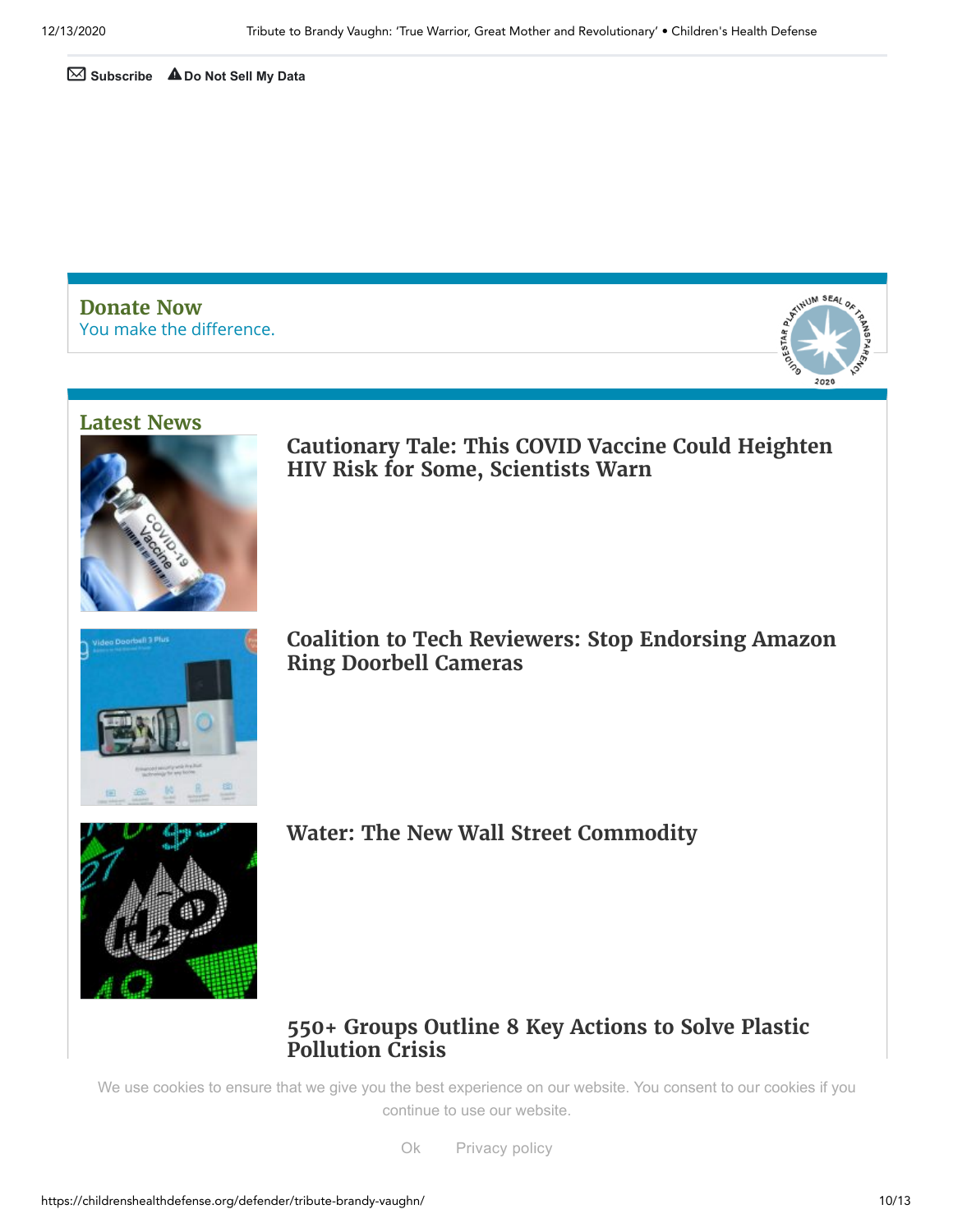

[MORE](https://childrenshealthdefense.org/defender-news) NEWS

# **[Latest](https://childrenshealthdefense.org/defender-views) Views**



**Yes, Bill [Gates Said](https://childrenshealthdefense.org/defender/yes-bill-gates-said-that/) That. Here's the Proof.**



**RFK, Jr. Warned FDA Three Months Ago About Ingredient in Pfizer COVID Vaccine That Likely Caused [Life-Threatening](https://childrenshealthdefense.org/defender/pfizer-covid-vaccine-reaction-fda-peg/) Reaction in Two UK Healthcare Workers**



**Melinda Gates: 'We Hadn't Really Thought Through the [Economic](https://childrenshealthdefense.org/defender/melinda-gates-economic-impacts-pandemic/) Impacts'**



**Tribute to Brandy Vaughn: 'True Warrior, Great Mother and [Revolutionary'](https://childrenshealthdefense.org/defender/tribute-brandy-vaughn/)**

[We use cookies to ensure](https://childrenshealthdefense.org/defender/tribute-brandy-vaughn/) that we give you the best experience on our website. You consent to our cookies if you continue to use our website.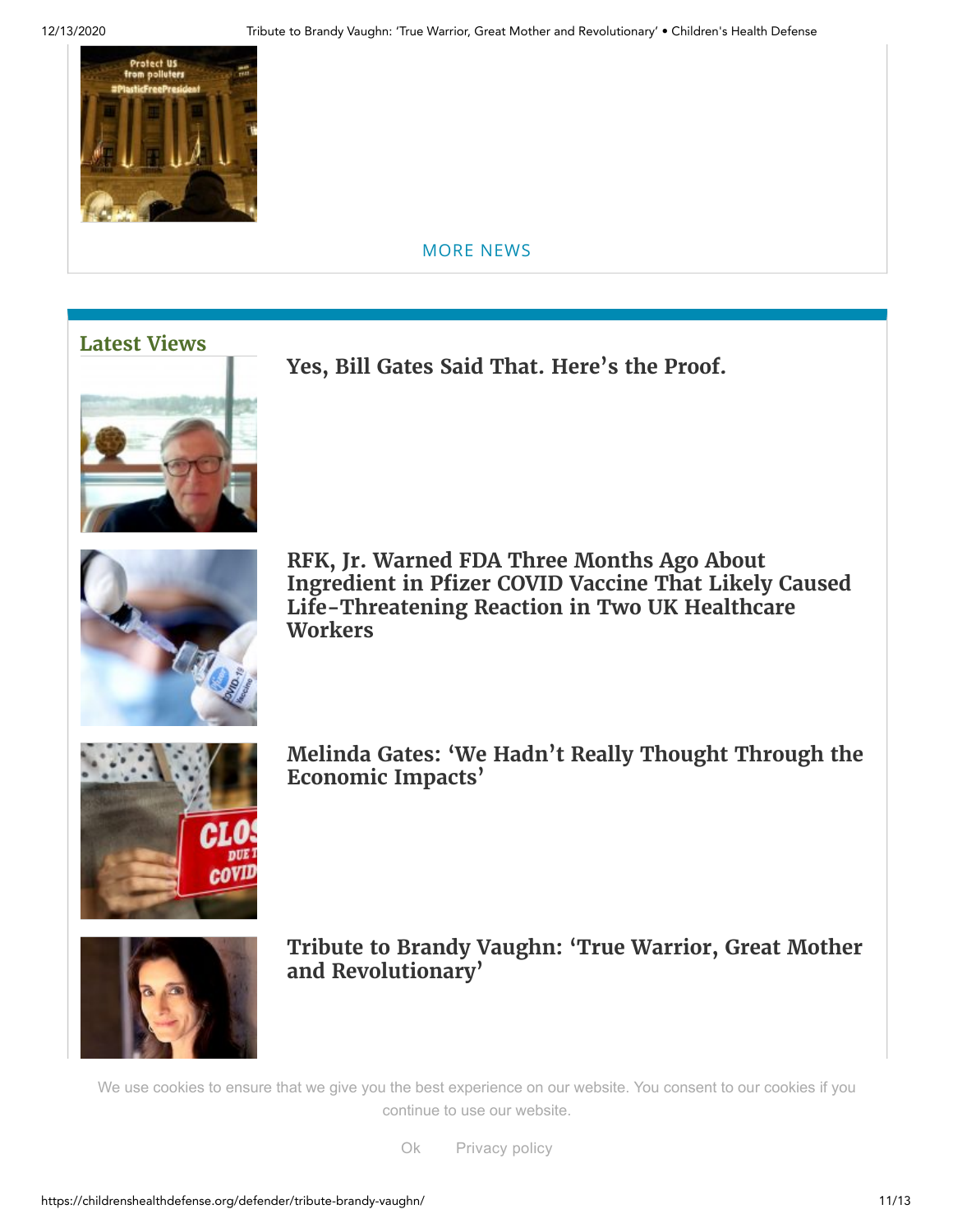| <b>Get FREE News &amp; Updates!</b> |  |
|-------------------------------------|--|
|                                     |  |
| First Name                          |  |
|                                     |  |
| Last Name                           |  |
|                                     |  |
| Email                               |  |
| <b>SIGN UP</b>                      |  |
|                                     |  |



**Children's Health Defense®** is a 501(c)3 non-profit organization. Its mission is to end childhood health epidemics by working aggressively to eliminate harmful exposures, hold those responsible accountable, and to establish safeguards so this never happens again.

# **EN** [English](https://childrenshealthdefense.org/defender/tribute-brandy-vaughn/)

**[SUBSCRIBE](https://childrenshealthdefense.org/about-us/sign-up) - IT'S FREE! BECOME A [MEMBER](https://childrenshealthdefense.org/about-us/membership) [MEMBER](https://childrenshealthdefense.org/about-us/member-login) LOGIN**



#### **Donations are tax deductible to the full extent of the law. EIN #26-0388604**

[We use cookies t](https://childrenshealthdefense.org/)o ensure that we give you [the best ex](https://childrenshealthdefense.org/about-us/terms-of-service/)perience on our website. You consent to our cookies if you continue to use our website.